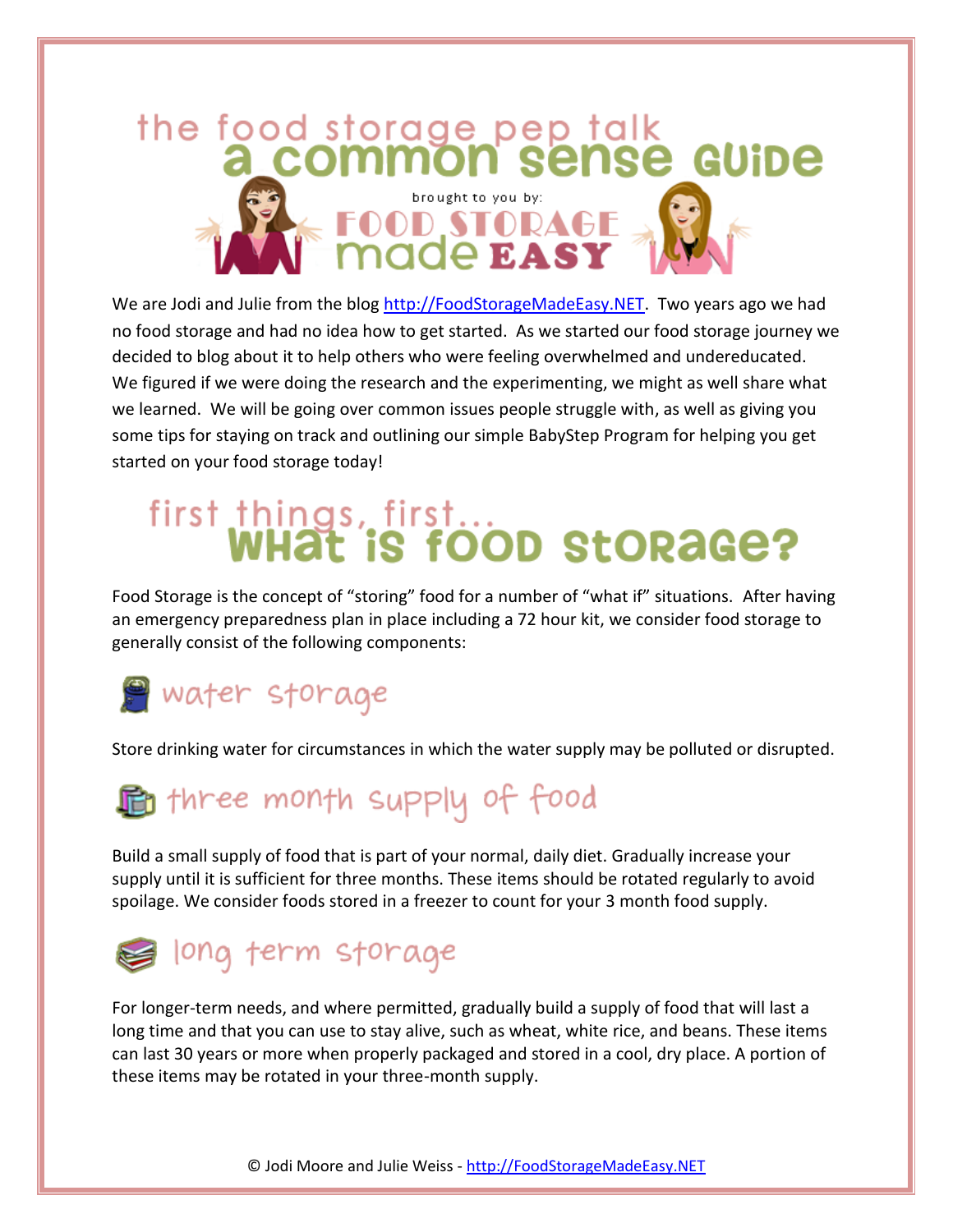# now that you know the what...



Natural disasters tend to be the main reason that people decide to start getting into food storage and emergency preparedness. For us, it wasn't any different. After "growing up" and having kids we started realizing we were in charge of our families now. If some crisis were to happen, we would have had no idea how to deal with it and we were definitely not prepared.

We would ask ourselves, "If an earthquake hit and we had no power or water for days or weeks, would we have the supplies we needed on hand?" The list of potential "Disasters" is LONG! Here's just a few that we have come up with:

## NATURAL HAZARDS:

Floods, Tornadoes, Hurricanes, Thunderstorms and Lightning, Winter Storms, Extreme Cold, Extreme Heat, Earthquakes, Volcanoes, Landslides and Debris Flow (Mudslide), Tsunamis, Fires, Wildfires.

## TECHNOLOGICAL HAZARDS:

Hazardous Materials Incidents, Household Chemical Emergencies, Nuclear Power Plants.

#### TERRORISM

Explosions, Biological Threats, Chemical Threats, Nuclear Blast, Radiological Dispersion Device (RDD), Homeland Security Advisory System.

REALLY?!?! If you start to panic and try to obsess over each of these possible disaster scenarios you will paralyze yourself into taking NO action. We started out SO overwhelmed, and were totally unsure of how to go about actually becoming prepared. We really came to appreciate the great saying "If you are prepared, you will not fear", because with each step we took, the better we felt. Through BabySteps and patience we have actually gotten to a point where we feel a little more confident in dealing with most of these possible disasters and we are not afraid to start to learn more.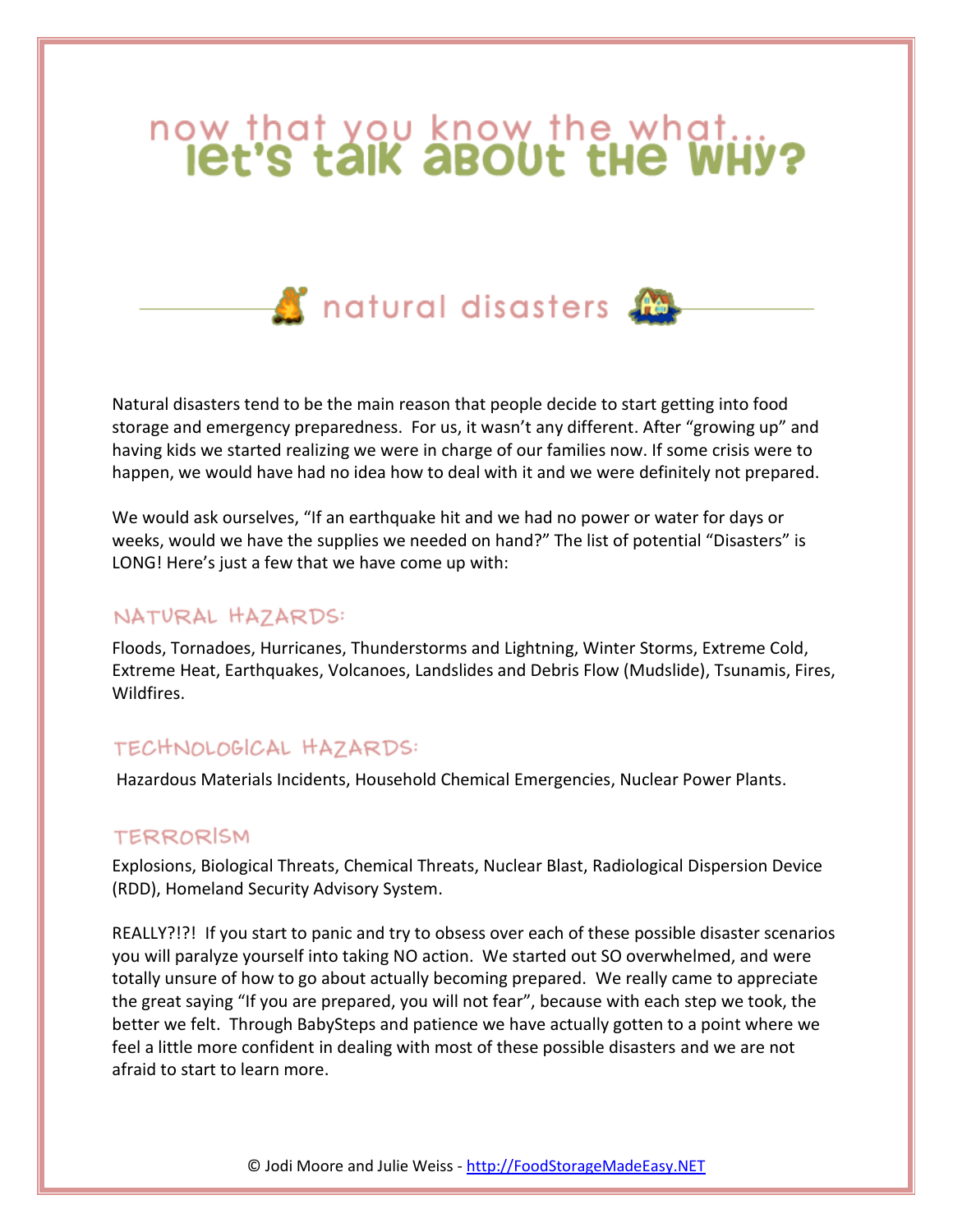$\bullet$  economic crisis  $\bullet$ 

While Natural Disasters is what encouraged us to START our food storage, we have to admit the concept of an economic crisis is what KEEPS us building our food storage. We feel that the likelihood of money being tight is MUCH higher than a power or water outage type disaster. Money being tight could come as a national, local, or personal emergency. You never know what could happen and it's such a blessing to have food stored and a plan in place for a time when you might have to live off of what you have stored.

# BONUS: FOOD STORAGE SAVES YOU MONEY!

Food Storage Saves Money! Yes it's true, you don't have to wait for a crisis to occur to achieve some great financial benefits by working on your food storage.

# SHORT TERM FOOD STORAGE

Your short term food storage consists of getting a 3 month supply of foods that you eat on a day to day basis. Once you have this in place you can start to grocery shop from your food storage and only replenish those items when they go on sale and/or you have coupons. This will actually reduce your grocery budget as you will only buy things that are deeply discounted. You can also do this with non-food items such as toiletries, paper products, etc. to save even MORE money each month.

# LONG TERM FOOD STORAGE

Your long term food storage consists of getting a year's supply worth of life-sustaining foods that have a long shelf-life. These are items such as wheat, white rice, dried beans, powdered milk, etc. Since the shelf life is so long you can gradually purchase the items when they are on sale and work up to a year's supply. One of the things we strongly believe in is that you should know how to use the foods you are storing. So we have started to learn how to cook a lot of foods from scratch to practice using our food storage and have been pleasantly surprised by the price difference in homemade versus store-bought goods.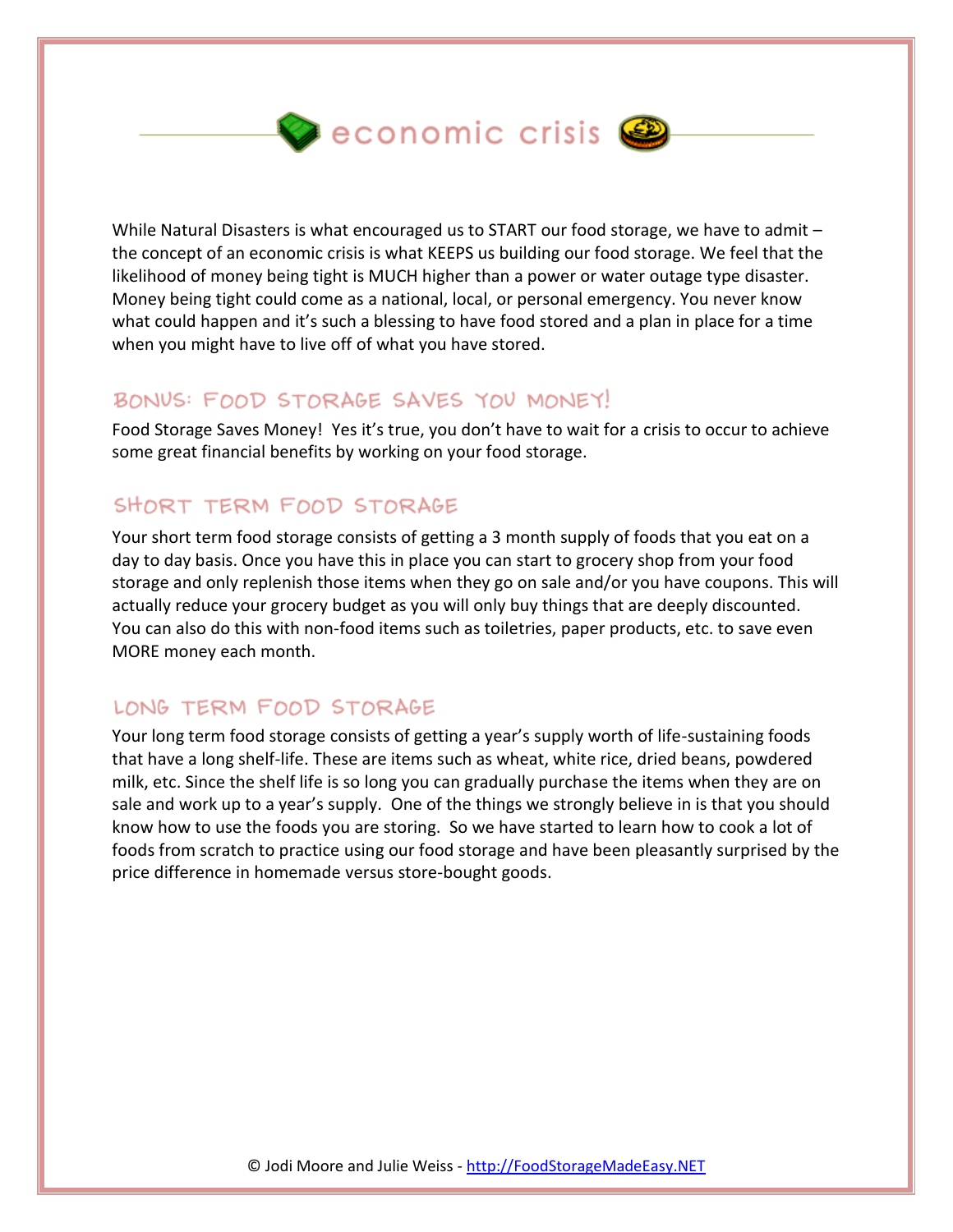# $\mathbf{L}_i$  health benefits  $\mathbf{\mathcal{R}}_i$

When we first started researching about food storage, Julie was always a little bit sad when it came time to start learning about and using our Long Term Food Storage Foods. Many recipes found in food storage cookbooks and online are for desserts, so she was under the impression that all Long Term Foods were for was making cookies and cakes. After learning a few tricks, she openly admits and is HAPPY that she was completely WRONG! In fact, living a "food storage diet" is much healthier than the fast/convenient food diets that so many of us eat these days. Don't be so afraid of those Long Term Food Storage Items anymore. Once you get used to them they are fantastic. Here are just a few of the many health benefits:

#### WHOLE GRAINS

Storing grains such as wheat is one of the most effective ways of getting whole grains in your diet. We use our WonderMill grain mills to make whole wheat pizza, pancakes, bread, etc. When whole wheat is processed into refined white flour, the following nutrients are lost: 50% of the beneficial unsaturated fatty acids, almost all the vitamin E, 50% of the calcium, 70% of the phosphorus, 80% of the iron, ninety 80% of the magnesium, 50-80% percent of the B vitamins.

#### **LEGUMES**

Legumes are the magical fruit. Once you start using them, you'll find how versatile they can be! You can sprout legumes to provide healthy vegetable options which enhances their already high nutritional value (i.e. Oats when sprouted contain 600% more vitamin C). Health benefits of beans include: low calorie food that can be used to make creams and soups, excellent source of protein, forms a complete protein when combined with grains, 1 cup of beans provide the same amount of fiber as 3 doses of Metamucil, nearly all beans have only 2-3% fat, beans can help lower your cholesterol level.

## **BAKING INGREDIENTS**

The beauty of these long term food storage items is portion control! When you buy baked goods or processed foods you have no way of controlling how much sugar, preservatives, or salt go in your foods. When you make from scratch you can control amounts.

# ALLERGIES/DIETARY RESTRICTIONS

If you or a family member has food allergies or other dietary restrictions, food storage is even more important for you. You have complete control over what goes into your cooking. By making it from scratch you are saving lots of money over buying specialized foods from the grocery store.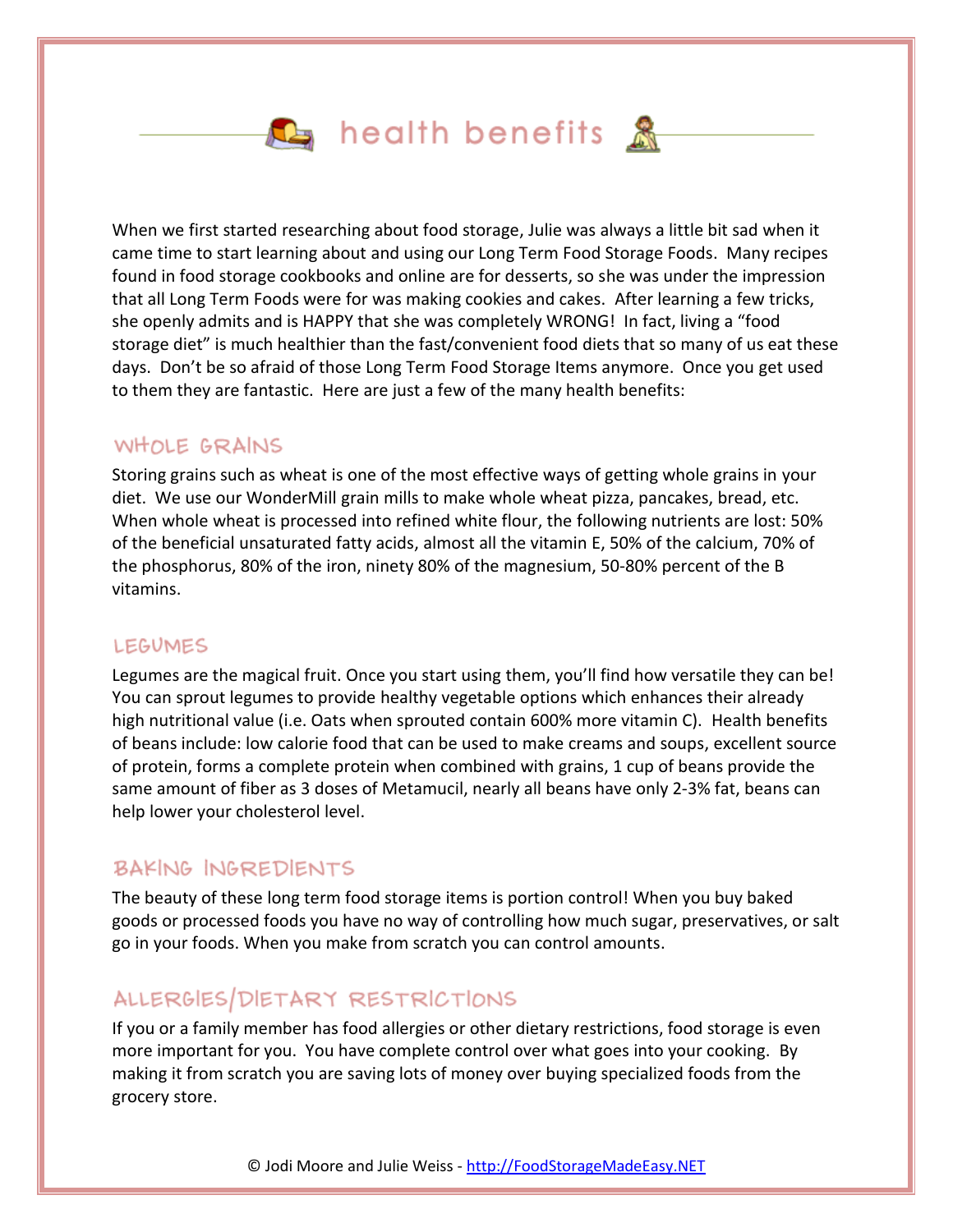$\frac{3}{20}$  everyday emergency  $\boxplus$ 

While you would never think of STARTING to do food storage to prepare for "everyday emergencies", it sure is a nice side benefit once you have some food storage accumulated. Here are a few every emergencies that we have found food storage to help with immensely:

# RECIPE INGREDIENTS

Right in the middle of cooking dinner, you run out of one of your necessary ingredients. Instead of having to run to the store for that spice, egg, soup can, etc. … you run down to your basement (or storage room) instead.

## DINNER EMERGENCY

Do you ever have one of "those days" where all of a sudden it's 6:00 and you have a hungry family and hadn't planned anything for dinner? Food storage can help! Look into your three month supply foods and you'll always have something quick and easy on hand.

## PARTY FOODS

If you get invited somewhere, it's common to be asked to "bring something". If your food storage is stocked up, you will always have some kind of item on hand to bring (even desserts!) This will help you from blowing your budget to go get ingredients to make something special to bring.

## CONVENIENCE

Sometimes having that extra 5 minutes of time in dinner preparation can feel like it's preventing an emergency. Using dehydrated veggies can save tons of time on chopping and are just great for soups, stews, casseroles, etc.

# FOOD SAFETY

Using powered eggs can prevent a salmonella "emergency". Use them in your cookies and other batters and you can eat the dough, lick the beaters, etc. and know that you are safe. You also don't have to be careful about washing your hands after cracking eggs into recipes. Who knew food storage could be so useful?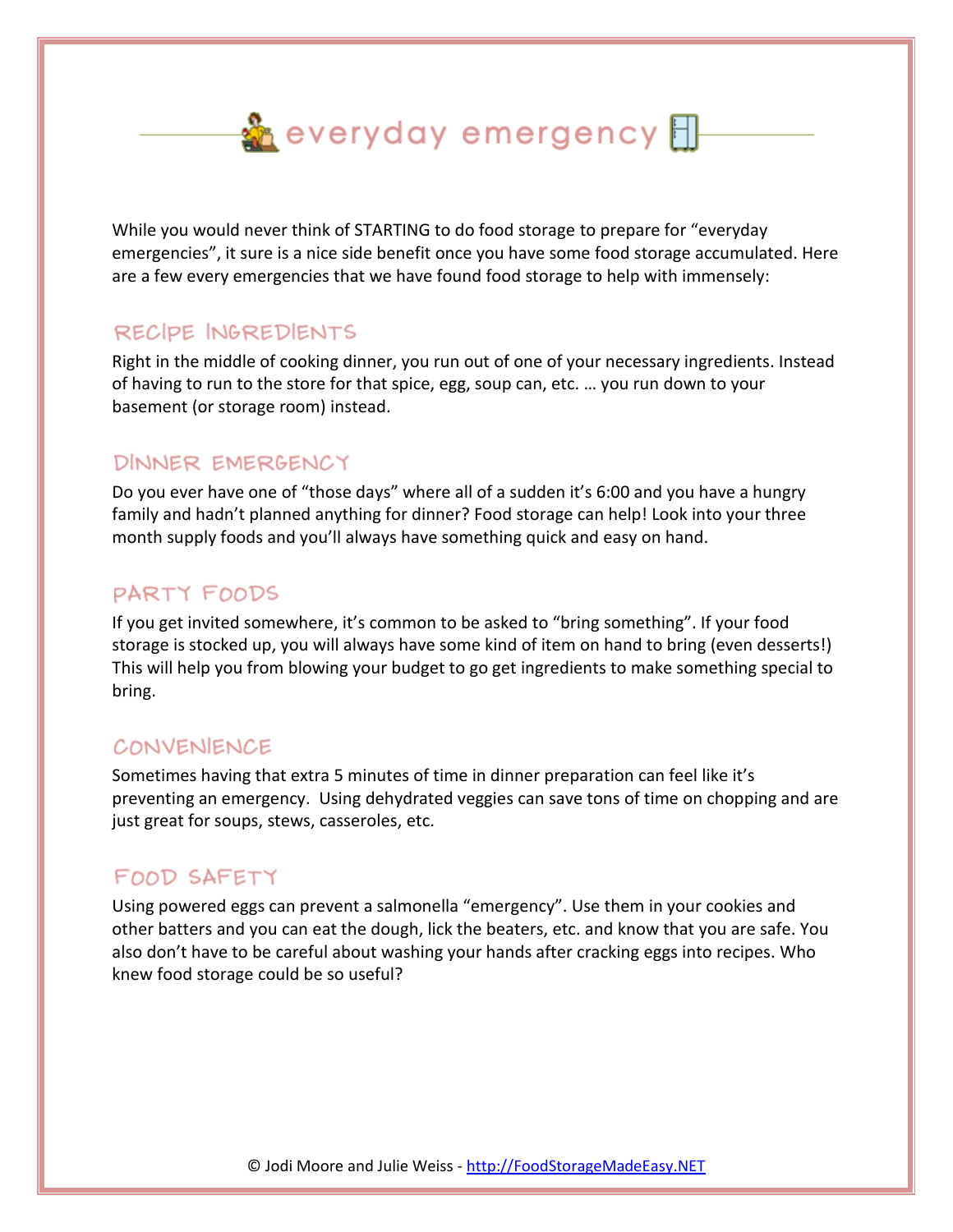$\mathbf{\mathbb{Q}}$  religious reasons  $\mathbf{\mathbb{Q}}$ 



If you start researching "Food Storage", you will most likely discover that it is a very common practice among members of different religions. Even in biblical times, people were counseled to be prepared. Think of the story of Joseph of Egypt who through preparedness was able to withstand 7 years of famine. Leaders of different faiths have long counseled members to be prepared for uncertainties.

Not only do some religions counsel their members to be prepared, but they also encourage selfreliance. Through self reliance you gain great strength of character, and are in a better position to be charitable and help others. It's always comforting to know that you don't have to count on outside sources to feed, clothe, or shelter your family.

#### QUOTES

Here are a couple quotes from religious leaders encouraging their members to be prepared, and some verses of scripture that show the benefits of being prepared:

"Many more people could ride out the storm-tossed waves in their economic lives if they had their . . . supply of food . . . and were debt-free. Today we find that many have followed this counsel in reverse: they have at least a year's supply of debt and are food-free." President Thomas S. Monson, "That Noble Gift—Love at Home," Church News, May 12, 2001, 7.

"Everyone who owns a home recognizes the need for fire insurance. We hope and pray that there will never be a fire. Nevertheless, we pay for insurance to cover such a catastrophe, should it occur. We ought to do the same with reference to family welfare." President Gordon B. Hinckley (1910–2008), "To Men of the Priesthood," Liahona and Ensign, Nov. 2002, 58.

#### Genesis 41-

56 And the famine was over all the face of the earth: And Joseph opened all the storehouses, and sold unto the Egyptians; and the famine waxed sore in the land of Egypt. 57 And all countries came into Egypt to Joseph for to buy *corn;* because that the famine was *so* sore in all lands.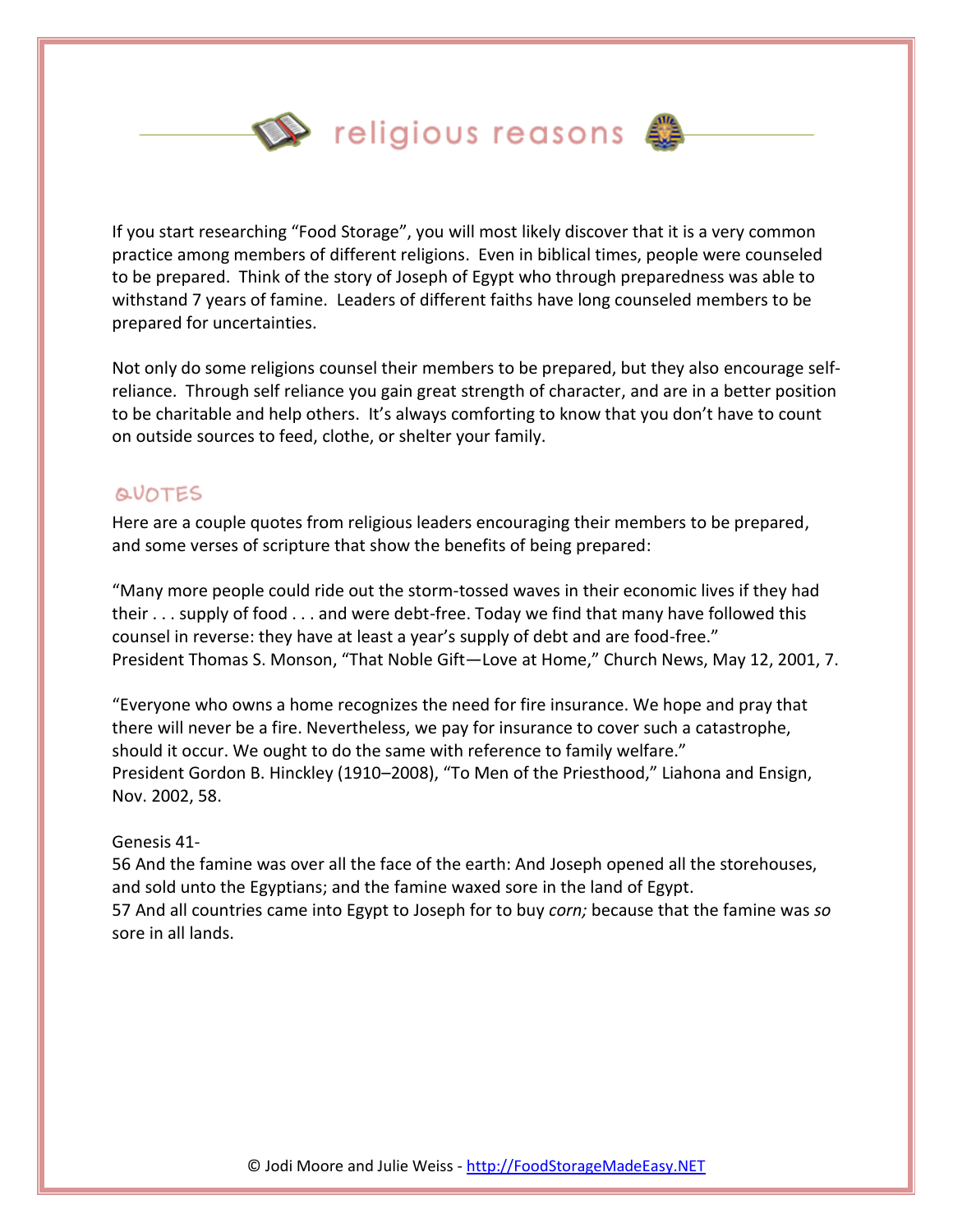# now that you're convinced<br> **HeRe come the excuses**

# em no space 图

One of the most common problems people have when tackling the task of building a food storage is lack of space. Trust us- we didn't build or own food storage when we had very limited space. We would promise ourselves "one day, when I have more room – that's when I'll build my food storage". When we started getting more readers to our blog, people started asking us about small spaces storage solutions and we panicked- we had no answers for them! We quickly confessed our shortcomings in building food storages when we lived in small spaces, and surveyed all our readers for their ideas. The results were amazing! We received over one hundred emails full of fabulous ideas. We compiled them into a list sorted by areas of the house to make it easy to find ideas that will work for your family. Here are just a few of the great suggestions:

- You can get wide, shallow plastic bins at most department stores that have wheels on them for rolling under your bed. These are great for storing cans of food since they are about as deep as a can. You can easily pull them out for food rotation purposes as well.

- We converted our coat closet to a little storage room (we kept the coats in our regular closet). We used boards and #10 cans to "build" shelves and it was amazing how much stuff we were able to put in there.

- In one house (we were owners so we could cut into the wall) there was a space under the stairwell and we cut an opening in there and put a door so we could store things there. It was quite small, but functional. We've always looked around at wherever we were living for available space.

- One year when we lived in an apartment my in-laws gave us a big wicker chest for Christmas. We put it in our living room and filled it with cans. We were amazed at how many cans could fit in it. We had a futon in our living room and we hid soda bottles filled with water behind the futon.

- I bought 2 book shelves at a garage sale – asking price \$40 each, bought both for \$25. They have been a great addition for storage! I have the shelves stored in my office, but when you look down the hall from our main living area you don't see them.

- We put short bookshelves in our son's closet and used them for food storage. Since his clothes were small they fit great over the top of the shelves. We also stacked boxes of #10 cans in the ends of the closets. Just make sure the boxes are labeled with what's in them and put the things you will need to get into most often on the top or it can be a real pain to find things.

- I use Turn Table Spice Racks, to keep my spices organized and easy to rotate. It ends up taking less space because I can pile spices all the way to the back but still have access to them. I also put my baking goods in plastic bins so I can easily take out all my ingredients at once when I bake, again it keeps things packed away in tighter spaces and makes cooking more fun.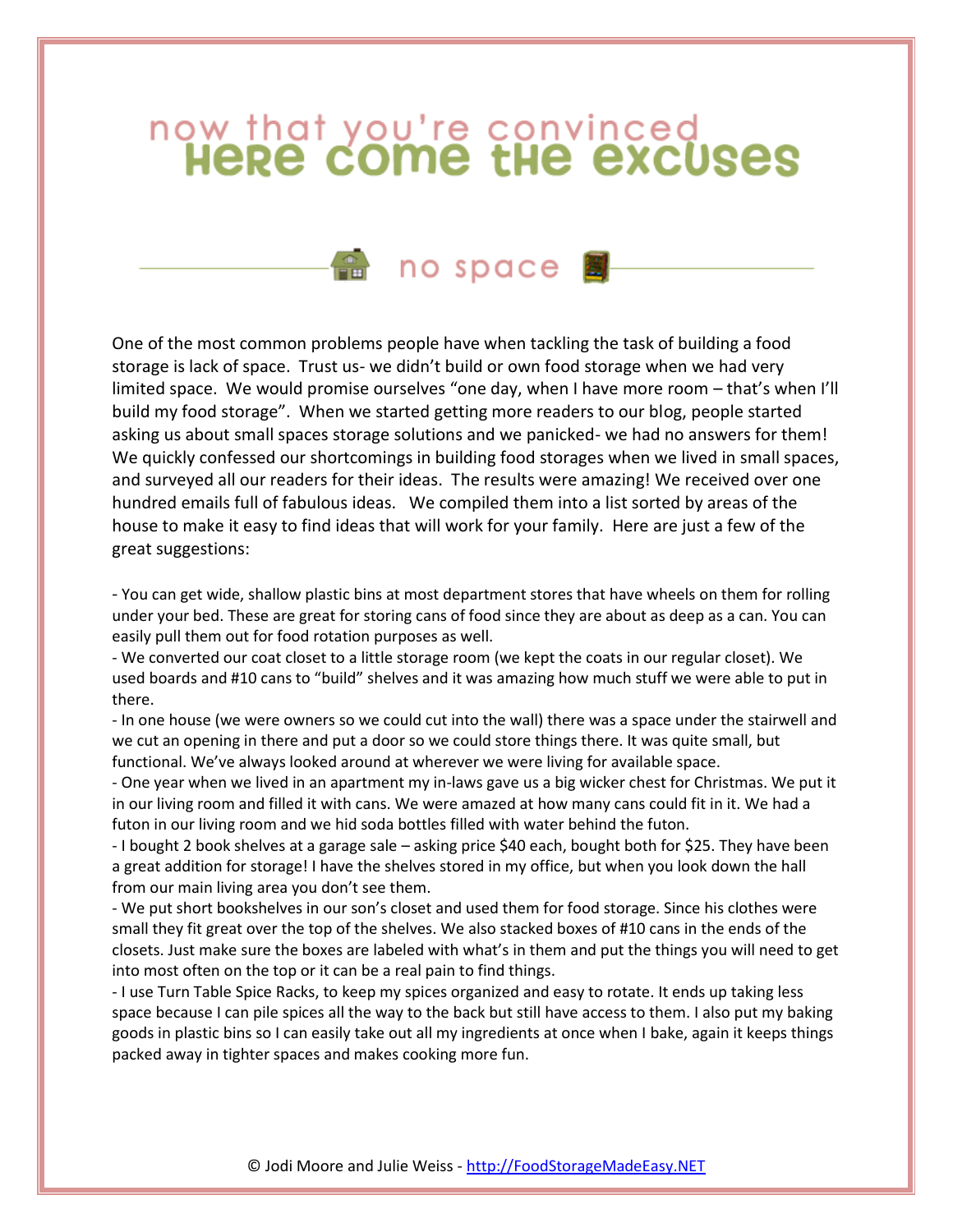# no time  $\mathbb{Q}$

Let's be honest - we're all busy! Sometimes it's hard enough just to get dinner on the table, let alone building up a year supply of food while we're at it. Not to mention learning how to actually COOK with those foods too! The best way to overcome a weakness is to try and turn it into a strength. As you learn more and more about using your food storage, come up with ways to make the most of your time WHILE using your food storage.

## TIPS AND TRICKS:

- Learn to use your freezer, make extra of favorite meals or food storage meals and freeze
- Double and use staple recipes to make multiple items (bread recipes can be used to make bread, breadsticks, cinnamon rolls, pizza dough)
- Pre-package mixes for quick and convenient meals (make mixes for smoothies, breads, cakes, etc)
- Start to gradually learn skills and practice them when you have a chance. At least then you will know what to do if a situation arises where you need to start living off of food storage.



One of the things that makes starting a food storage feel like a daunting task is thinking of all of the expenses associated with it: expensive shelves, water storage jugs, FOOD, generators, wheat grinders, dehydrators, and the list goes on and on. We found that by utilizing our system of doing things in BabySteps, and setting aside a small amount of money (\$40-\$50) each month, we were still able to accomplish a lot with our food storage. In fact, we were pleasantly surprised to find that food storage actually started to save us money as we really got into it. There are a a lot of ways to save money AND build food storage at the same time.

# TIPS AND TRICKS:

-Learn how to coupon or sale shop so that you are only ever buying things at heavily discounted prices

-use your grains and legumes to cook more meals from scratch for incredible savings compared to pre-packaged foods

-buy long term food storage foods in small quantities at first to make sure you like it and/or know how to use it before wasting money on pounds and pounds of it

-ask for food storage items for gifts and/or give each other food items for special events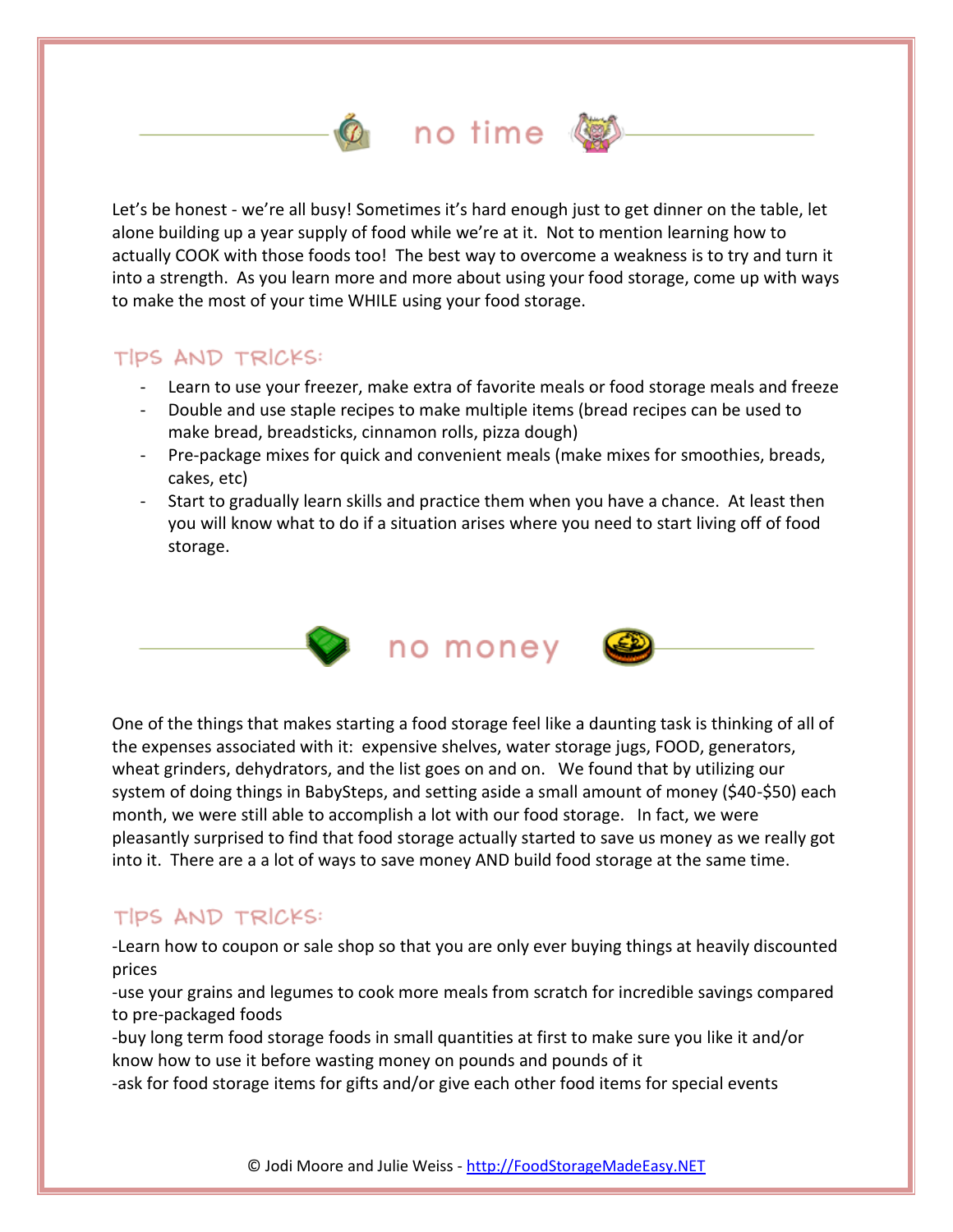# now that the excuses are gone...<br>**BRING ON tHe StRateGies**



Isn't it so easy to procrastinate? Especially when it comes to preparedness. It's easy to convince yourself that everything is going to be fine and you'll get to it "when you have a chance". Then one day you realize it's been months or even years between getting anything accomplished. We suggest you decide to make it a priority and JUST DO IT. Even getting something little done will motivate you to do more.

# TIPS AND TRICKS:

-Make a list of goals you want to attain and order them in terms of priority -Set a calendar reminder on your phone or computer to do one food storage goal a week or month and go down your list –regardless of whether you "feel like it" or not -Find someone to be accountable to and keep each other on track -Reward yourself for accomplishing goals with predetermined awards



Just because you are highly motivated for awhile, then fall of the food storage bandwagon doesn't mean you can't get back on – it's never too late to just jump back in where you left off. There are a lot of ways you can recommit yourself and start to make progress again.

# TIPS AND TRICKS:

-Go to food storage classes or seminars, you'd be surprised at how motivated you feel afterwards, not to mention you learn a lot of useful things

-Subscribe to RSS feeds on blogs or join Facebook fan pages and groups so you get reminders and great food storage information that help you get back on track

-Take a few minutes to wander through some emergency preparedness stores (or even just browse online stores) to give you some ideas of new products and foods to try

-Learn something new. Try out gardening, sprouting, or dehydrating. Learn to make homemade tortillas or homemade bread. Learning a new skill or trick can be fun and make you want to learn and do even more with your food storage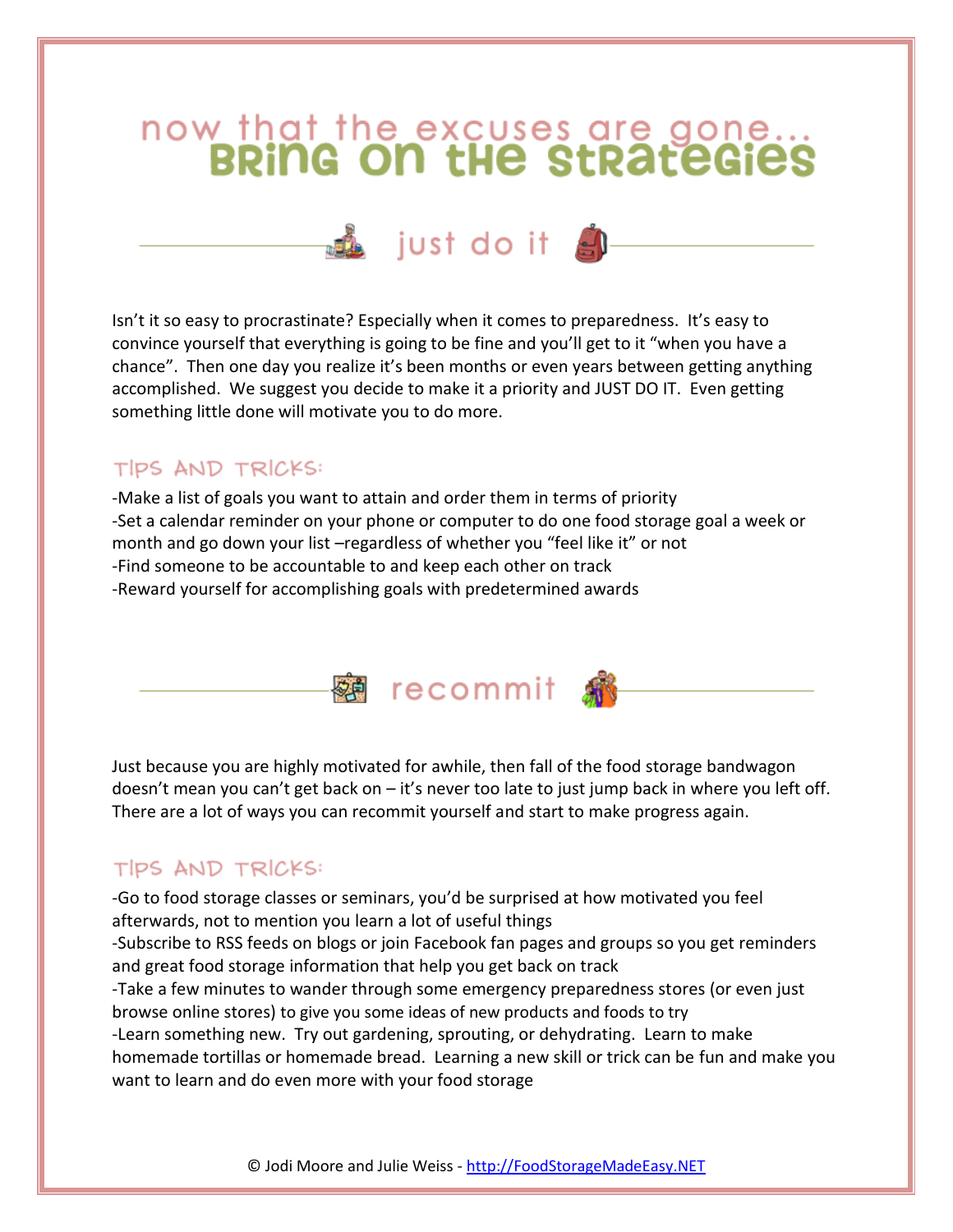# $\overline{\textbf{D}}$  it's ok to fail  $\cancel{\mathscr{P}}$

There's something about being afraid of failure that keeps people from trying new things. Decide ahead of time, when trying out new recipes that it may just take 2-3 times before you perfect it and accept that its okay! There are a lot of ideas to help you get over your worries about failure.

## TIPS AND TRICKS:

-Never try a new food, cooking technique, or recipe on dinner guests – this will save you some heartache and anxiety

-Try food storage items in your regular recipes one at a time so you can isolate the variables in case it doesn't turn out the right way

-Gradually incorporate more and more of your food storage foods into your regular diet. If you are worried what people will think, just don't tell them. They wont notice and may even like the food better!



A lot of times people think they can't cook or try new things with kids around because they'll just get in the way. While this is probably a little bit true, we've found that if you involve your kids it actually can be a fun activity. When the kids are involved they tend to take ownership in the food and seem to enjoy it more. Your kids can also help you stay on track if they get used to eating the new foods you are trying and encourage you to keep cooking them. There are a lot of ways you can involve kids.

## TIPS AND TRICKS:

-Have children measure out ingredients

-Get children involved in your garden (kids LOVE to pick vegetables)

-If you don't have kids, borrow some nieces, nephews, grandchildren – they'll love you for it -Explain to the kids how much more nutritious the food is when you're using items from scratch -Teach the kids where food comes from, how you can use it in other recipes etc. Let them experiment with growing sprouts, it will be a fun and delicious activity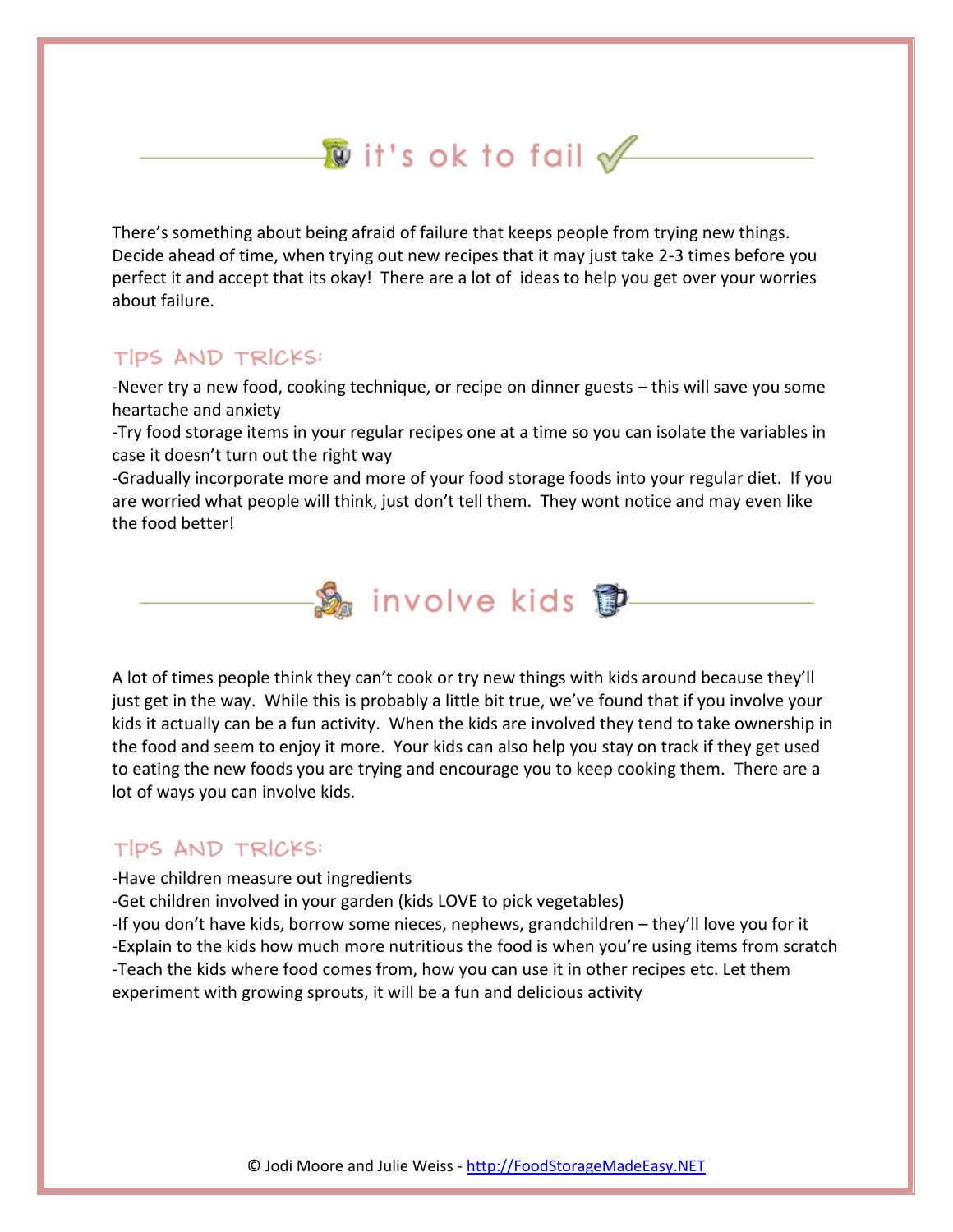

Doing hard things is so much more fun if you have a friend to do them with. You'd be surprised how much easier it is to laugh at yourself when you have someone with you who is experiencing the same fears and anxieties over "food storage" foods.

## TIPS AND TRICKS:

-Get a friend to try new recipes with (cook them together or swap successful ones) -Have a circle of friends or network that tell each other when certain foods are on sale, you can even form bulk purchasing groups

-Friends help motivate and remind you to keep working on your food storage – it's so much easier to be productive when you are accountable to someone

 $\overline{\mathbf{a}}$  be organized  $\angle$ 

This is one area we have really nailed down. When we first started our food storage we developed a series of ten BabySteps to help us tackle things in bite-sized chunks. It is much easier to think about, research, purchase, and master one small item at a time, rather than get information overload and end up doing nothing. We provide three ways to help people get organized and get started with their food storage, depending on your personal style:

#### DO IT YOURSELF

Read through all of the information contained in our 10 BabySteps section and start working at step 1 moving at your own pace.

#### EMAIL REMINDERS

Sign up for our FREE BabyStep Checklists and we will send you an email every 2 weeks outlining exactly what you should be learning and buying that week in order to accomplish all 10 BabySteps in one year. To sign up visit http://FoodStorageMadeEasy.NET and click on the Checklists tab

## FOOD STORAGE BINDER DOWNLOAD

Don't want to wait for the next checklist to move on to the next assignments? We also offer all of the checklists at once in our downloadable ebook which serves as an all-encompassing food storage guide/workbook/recipe book etc. May be purchased at: http://foodstoragemadeeasy.net/products-we-recommend/binder/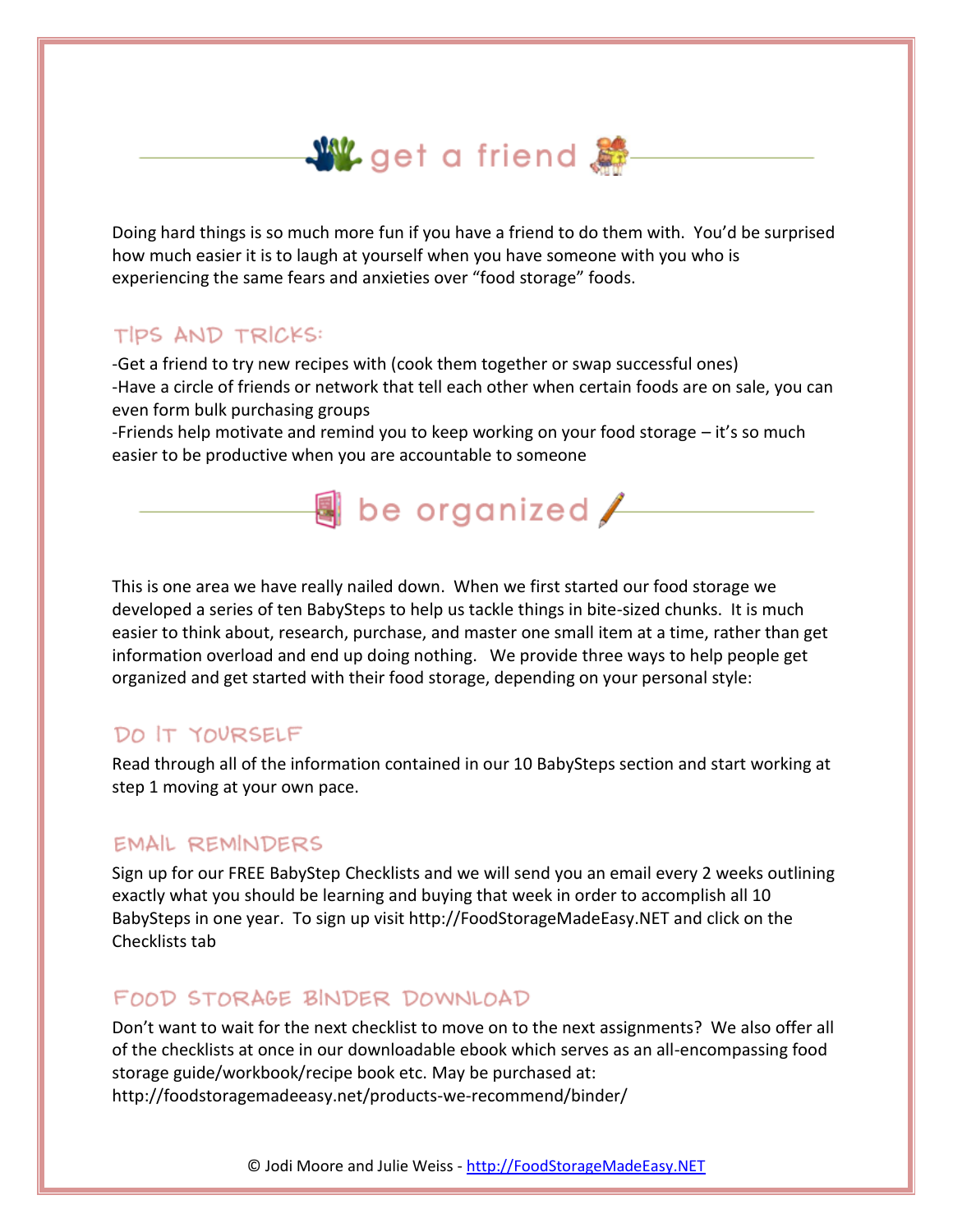# now let's get going...<br>10 fOOD StORaGE BaBYStEPS

As we developed the 10 BabySteps we have put together many resources, videos, tools, handouts, recipe ideas, links to additional information, etc. While we have included the basic information in this book, additional materials can be found on the respective BabyStep page on our website at [http://FoodStorageMadeEasy.NET.](http://foodstoragemadeeasy.net/) When you visit our site, you can go to the BabySteps page, and you will see the following diagram. While there, click on any of the steps to get more information.



© Jodi Moore and Julie Weiss - http://FoodStorageMadeEasy.NET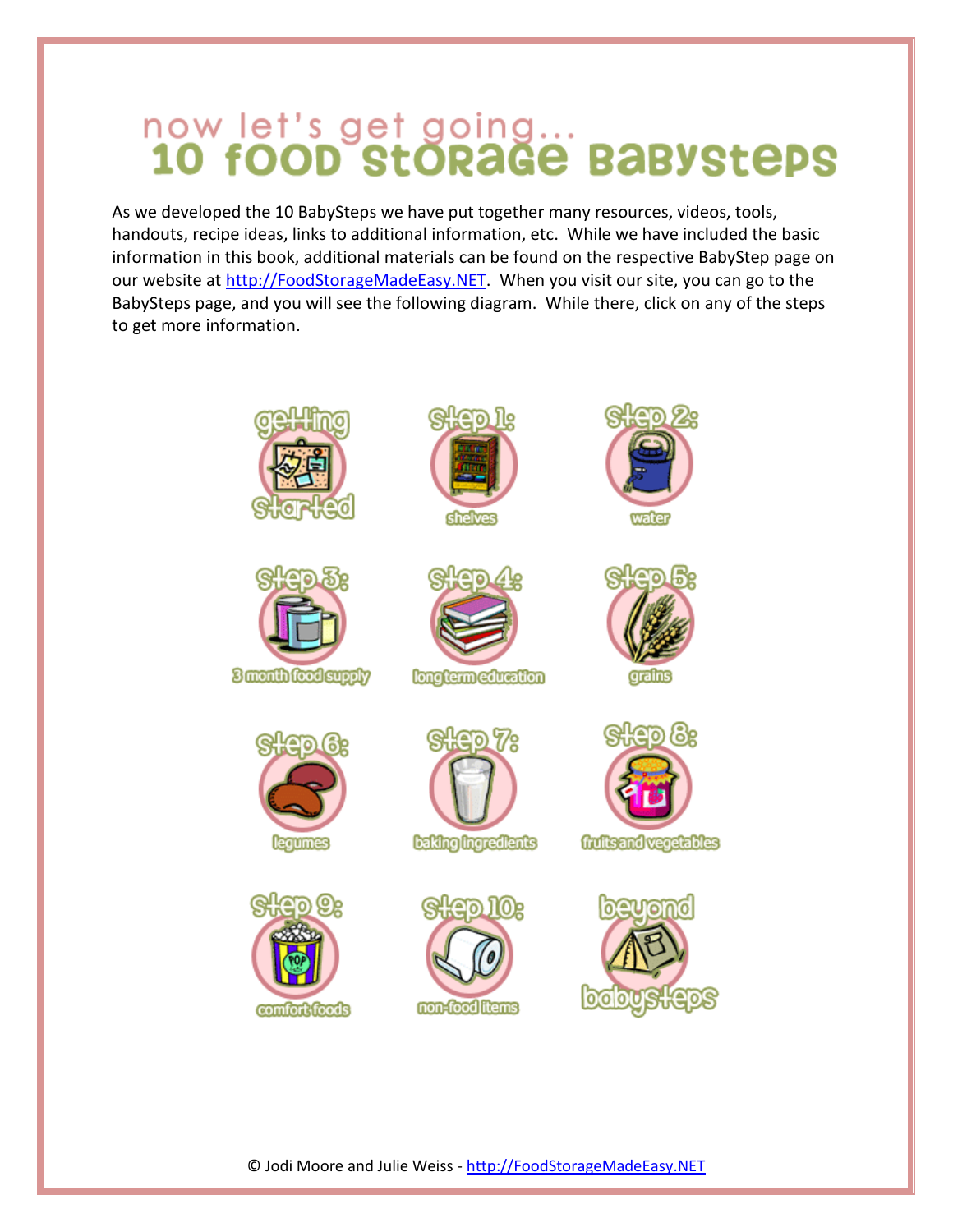

# SHELVES/ORGANIZATION

The reason we recommend starting with shelves is because it's so much more exciting to have a designated space to put your food once you've purchased it. You would be surprised how much more motivated you will be to purchase food for your food storage once you have a place for it. Determine the amount you feel comfortable spending and what will suit your needs best.

# SHELVING OPTIONS

-Build Your Own: - Try making some rotating racks out of cardboard -Premade cardboard shelves are also available to purchase -Find plans online for wooden shelves that can be customized

-Inexpensive metal or plastic shelving for lighter foods -Higher quality metal shelves for heavier items that could bow or collapse cheaper shelves -Deluxe can rotation shelves are very convenient for easily rotating through foods

# MORE INFO: TIPS AND TRICKS

-Start with one set of shelves and add more as your food storage grows -Adjustable shelf heights help you store different types and sizes of foods and cans -Don't let small spaces intimidate you – it can be done if you decide to commit yourself



# **WATER STORAGE**

Water is extremely important for survival in times where water is contaminated or service is disrupted. You can go a few days or weeks even without food, but your body NEEDS water. Once you store a few containers of water, you'll be surprised how relieved you will feel. Most sources recommend storing 1 gallon of water per person, PER day, for 3‐14 days for drinking water. Store extra water for hygiene, pets, and cooking purposes.

# MORE INFO: TIPS AND TRICKS

-Store water in "FOOD GRADE" or PETE containers (don't use milk jugs, but soda bottles are ok) -Another option for storing water is to use mylar bags stored in cardboard boxes -Store water away from too much light or heat in clean and sanitized containers -Do not use containers previously used to store non‐food products for drinking/cooking water -Store water in multiple sizes of containers to suit different emergency needs -Do not store water containers directly on concrete. Place on cardboard or wood pallets -Non‐chlorinated water (most municipal water is chlorinated) should be treated with unscented liquid household chlorine bleach (5 to 6% sodium hypochlorite) -Boiling is the safest way to clean water, but you can use liquid bleach to kill microorganisms -Rotate your water storage at least once every year unless you use mylar bags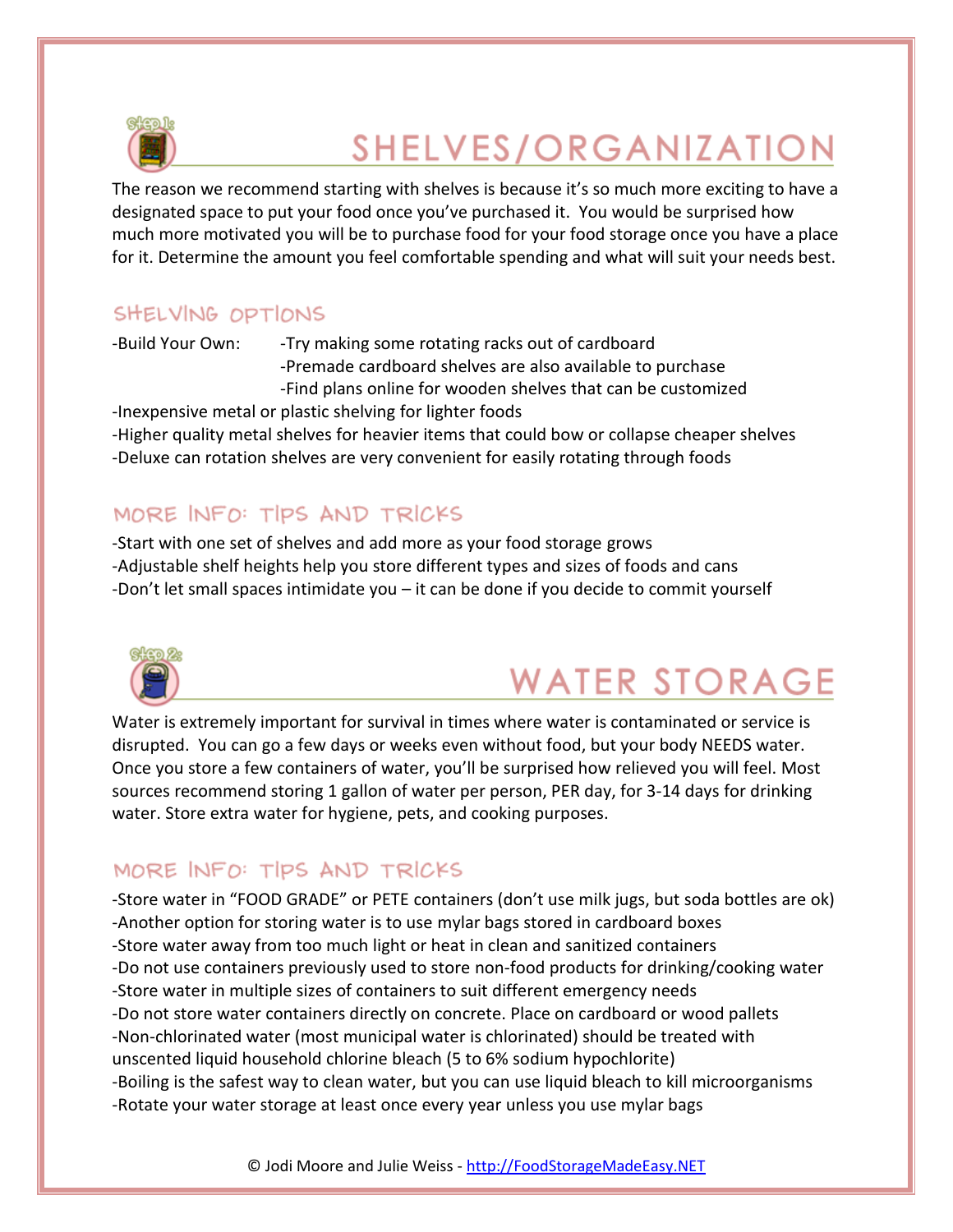

# **THREE MONTH SUPPLY**

Building a 3 month supply of foods you regularly eat can help you save money by buying foods only when they are on sale, and can be a lifesaver in times of economic hardship. Getting your head around this daunting task can be quite the challenge. We've found that if you can ask yourself (and answer honestly) these 5 questions, you'll get a really good idea of how building a three month supply of food will work for you:

# WHY AM I BUILDING A 3 MONTH SUPPLY OF FOOD?

Are you storing a 3 month supply of food for a potential job loss? For a potential natural disaster? For meal planning purposes? Whatever it is that you are doing this for will influence how you go about planning, so first – decide – Why Am I Doing This?

# WHAT KINDS OF FOODS DO I WANT TO INCLUDE?

Are you the type that thinks your 3 month plan can only have shelf stable items? Do you think fridge and freezer foods count in your 3 month plan? Do you want to make a plan based on the assumption that you can still buy produce to fill in holes in your recipes? Once you have decided which types of foods you want in your 3 month plan, you'll be able to filter your recipes to fit. While it's always good to have some shelf stable recipes, we think planning strictly shelf stable meals is a hard place to start for beginners, and you'll be less likely to rotate your foods.

# HOW WILL I PLAN WHAT TO BUY FOR MY 3 MONTH SUPPLY?

-Some people find that buying foods they use often in bulk fit their goals for a 3 month plan -Some people like to plan their meals on paper, and count out the number of items -If you really want to get detailed, you can use excel spreadsheets or software that calculate the amount of each item you will need for a 90 day supply based on your recipes. For a customizable excel version visit our BabyStep 3 page at http://FoodStorageMadeEasy.NET

# HOW MUCH MONEY CAN | AFFORD TO BUDGET?

While the end goal is to use foods daily from your pantry, and replace them with your regular grocery shopping, to get your supply kick started you may need to budget a certain amount of money at first. Whatever you can spare until you have a supply built up is an investment.

# HOW WILL I SHOP FOR MY 3 MONTH SUPPLY?

When you have determined WHAT you need to buy, develop a plan to purchase. You may decide buying one extra each time works for you, or you might get into coupon and sale shopping and buy things only when on sale. Some people even like to do a major shopping spree and purchase everything all at once. Whatever fits your style, having a game plan in place will surely help.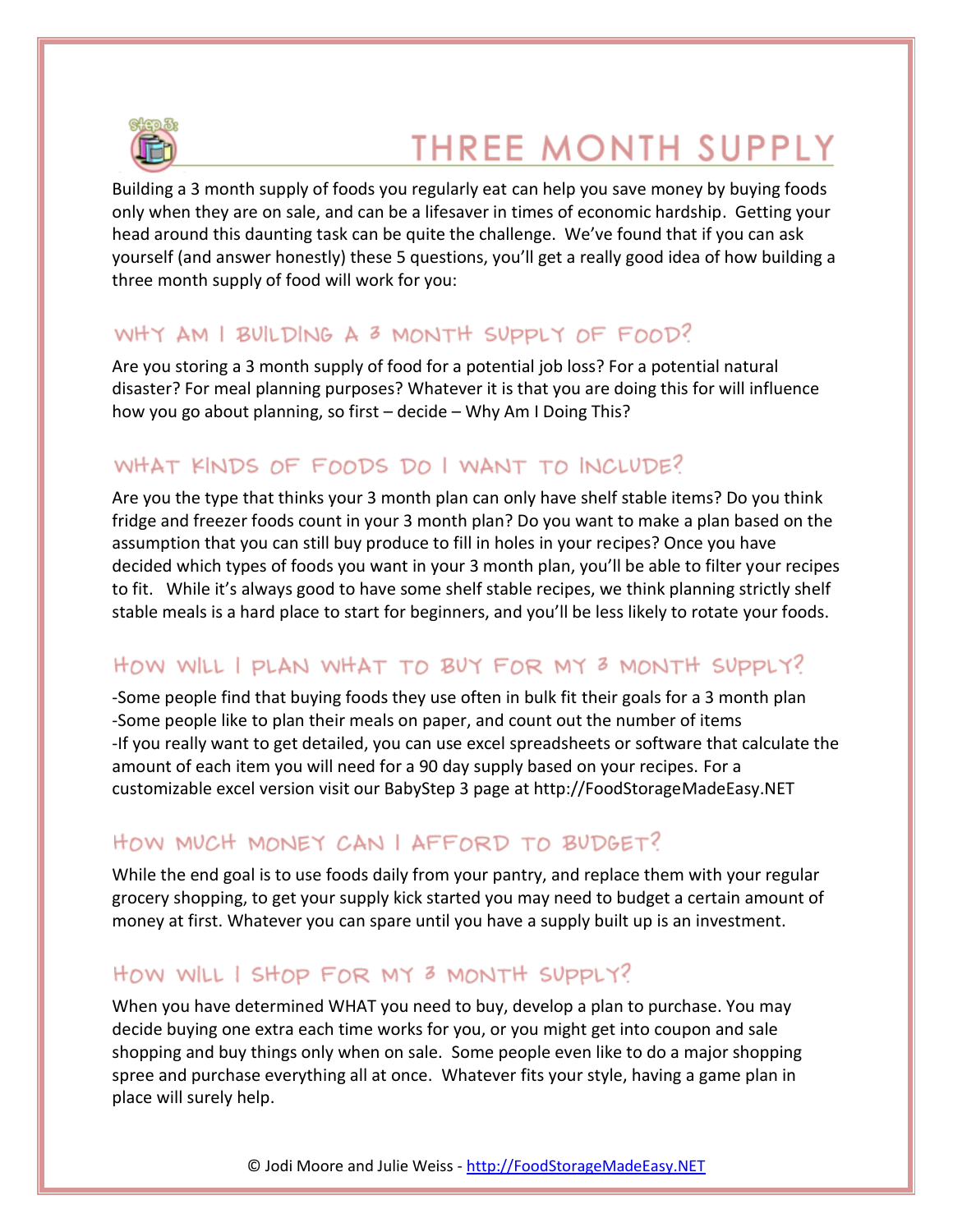

# **LONG TERM EDUCATION**

Before delving in and purchasing all the typical grains and legumes known as the standard "food storage foods", we recommend getting to know them a little better. We found learning the uses and benefits of these items before buying them in bulk was a good way to ease into it. This step really focuses on educating yourself, thinking about what meals you might cook with long term food storage items, and gathering recipes and learning cooking techniques.

# MORE INFO: TIPS AND TRICKS

-Determine the quantities you will need by using a Long Term Food Storage Calculator. For a customizable excel version visit our BabyStep 4 page at http://FoodStorageMadeEasy.NET -Start small, work on a full 3 month supply, then move on to 6 months, then a full year -Use food storage recipe books and websites to learn how to use your long term food storage -Help your family become accustomed to eating your Long Term Food Storage. This will ease the transition in case of an emergency

-Talk to your friends and family members about how they use their food storage



# **GRAINS**

Grains are the staple foods of long term food storage and are what we end up storing the most of. With a long shelf life, great health benefits, and tons of versatility in what you can cook with them, they are the ultimate food storage food. There are a wide variety of grains you can use and store to give your diet some great variety. Test out different grains in small portions then decide which ones you like, and which ones you will store a lot of. If you have wheat allergies you will definitely need to consider alternatives for your storage.

# MORE INFO: DID YOU KNOW?

-It is recommended that half your daily grain intake be WHOLE grains due to the high nutritional value and protein levels (examples: whole wheat, oats, brown rice, etc) -Accumulate recipes that include grains. Using your grains will help you rotate through them, and get your family used to eating them

-Don't let the thought of wheat scare you. Grinding wheat is not as intimidating as you would think

-Food Storage Made Easy recommends the WonderMill when the time is right for your family to invest in a grain mill

-It is recommended that one adult stores roughly 300 lbs of grains per year to sustain life. This measurement can be made up of a variety of grains, but is typically comprised of mostly wheat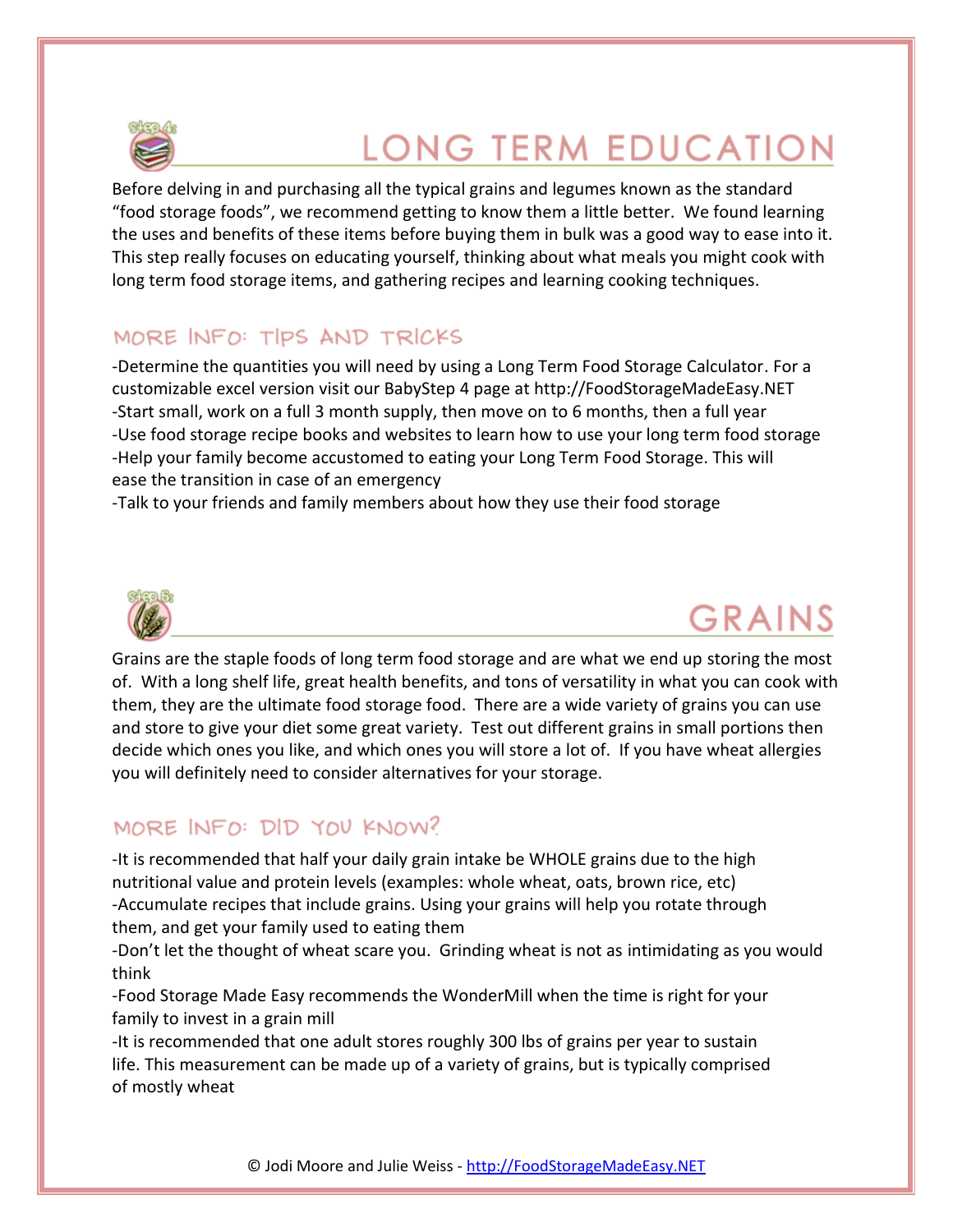

# **LEGUMES**

Legumes can feel intimidating if you aren't used to using them in your daily cooking. The great thing about them is they are cheap, healthy and store for a long time. They also help to provide some variety in a diet heavily consisting of grains. Start this step slowly and allow yourself some time to try things out and eventually you'll grow to love this step.

# MORE INFO: DID YOU KNOW?

-Beans, peas and lentils are the richest source of vegetable protein and are a good source of both soluble and insoluble dietary fiber

-Utilizing dried beans and soaking them overnight is the best way to get the true bean flavor and a smooth texture

-When legumes are eaten with grains, nuts or seeds, a complete protein can be formed which can suitably replace meat, fish, poultry, eggs or dairy

-Legumes aren't just used for soups. Some other uses are as follows: Grind into bean flour for healthy white sauces; Mash up cooked beans to replace butter/oil in recipes; Grow into sprouts for a fresh "vegetable"

-One easy way to start using dried beans is to use them in place of canned beans in your normal recipes

-Generally, legumes will keep indefinitely when stored in a cool, dry place.

-It is recommended that one adult stores roughly 60 lbs of legumes/ year to sustain life



# **BAKING INGREDIENTS**

The ingredients in Step 7 are all the necessary fats, oils, sugars, milk, and miscellaneous ingredients that you need to store in order to put food storage meals and recipes together. These items have various shelf lives, so it's good to plan accordingly and make sure to rotate through foods with shorter shelf lives to avoid wasting them. There are many variations in these items that you can use to fit your families tastes and preferences.

# MORE INFO: DID YOU KNOW?

-Purchasing these items when on sale, then rotating through your stored supplies can save you time and money

-Finding ways to use these ingredients in your everyday cooking by learning how to make things from scratch will give you more confidence in your ability to use your grains and legumes -It is recommended that one adult stores roughly 30 lbs of fats, 60 lbs of sugars and 75 lbs of milk per year to sustain life. Other items such as yeast, baking powder, baking soda, and salt are highly recommend to include as well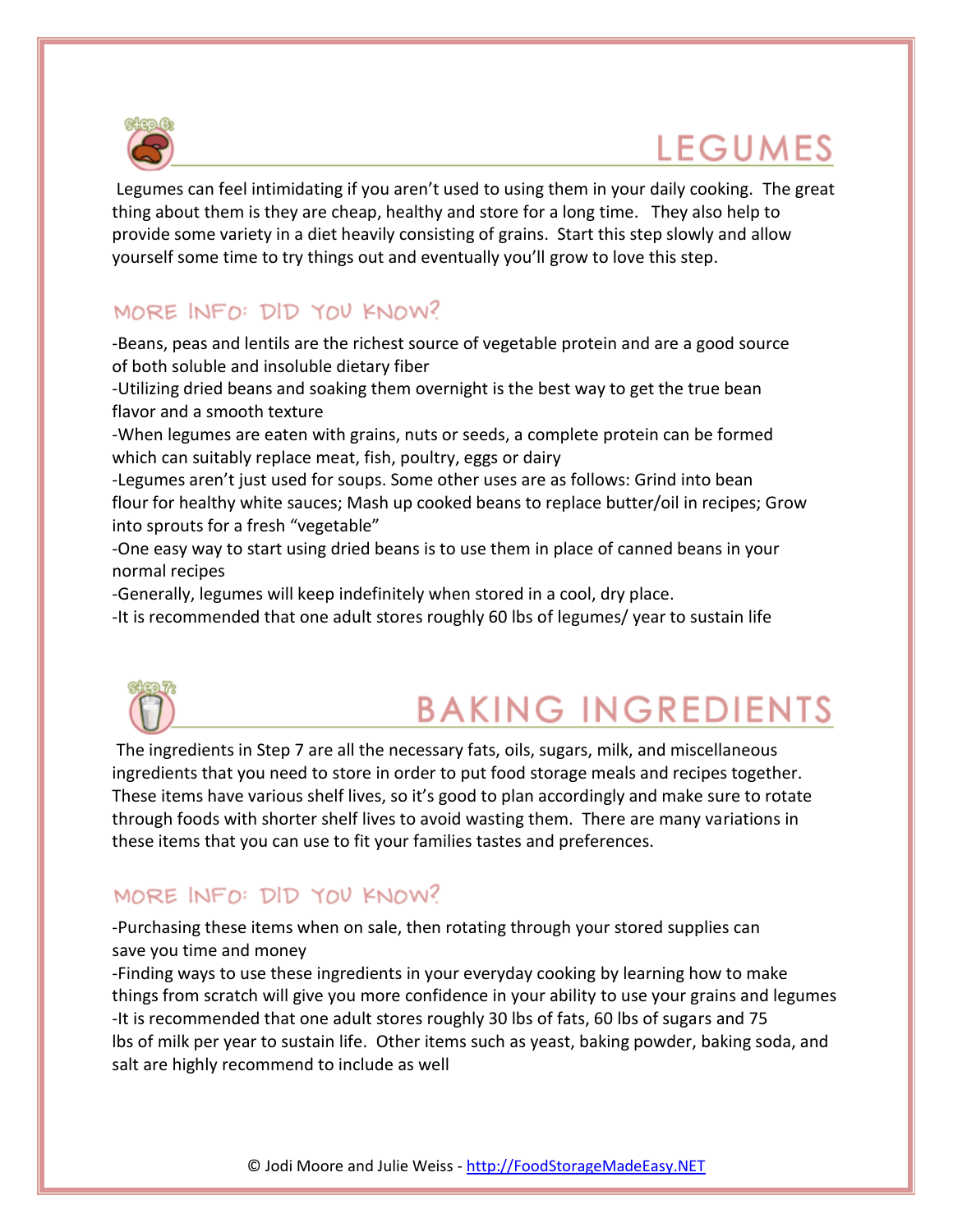

# **FRUITS AND VEGETABLES**

Fruits and vegetables are a welcome addition to any food storage program for the health benefits, variety, and to help you save money. Since fruits and vegetables are perishable, they can be tricky foods to store for long terms. Depending on your style, here are different options for obtaining and preserving your produce:

# GROWING YOUR OWN

-It is highly recommended that you grow some of your own foods. This can range from just planting some tomatoes in a container, to a full‐fledged small farm-type situation -Square foot gardening allows you to grow a lot of vegetables in a small space -If you have space and don't mind the mess fruit trees and vines can be a great cost‐savings -Learning how to garden (even if you don't produce bulk amounts of produce) is an invaluable skill if you are interested in learning to be more self-reliant

# **DEHYDRATED**

-Dehydrated fruit makes a great snack with things like banana chips, craisins, dried apples, etc -Dehydrated vegetables are wonderful additions to soups/stews. Items such as dehydrated onions can save you time in your everyday cooking

-You can purchase cans of dehydrated foods or even learn to dehydrate them yourself

# CANNED/BOTTLED

-You can bottle a wide variety of things such as salsa, pie fillings, applesauce, juice, spaghetti sauce, almost any fruit or vegetable, pickles, all sorts of jams and jellies, etc

- If you can get fresh fruits/vegetables for free or at a significant discount, then canning them yourself can save you a LOT of money over cans from the store

-Home‐bottled foods have less preservatives, taste better, and you can adjust the amounts of sugar and flavorings you use to fit your family's preferences

-Bottling can be a fun bonding experience with friends/family and also it is a great way to build up your whole year supply of items all at one time

-If purchasing cans, you can either purchase a extra few each time you shop or stock up on sales

# FROZEN

-If you have an extra freezer then frozen fruits and vegetables are another great option. If there is a water shortage then you don't want to have all your foods be dehydrated -Freezing produce takes less time than bottling, and can often be done using no preservatives -If you don't have home‐grown foods, you can purchase fresh produce in bulk or on sale to freeze. Or simply buy bags of frozen fruits and vegetables and try to use sales and coupons -Freezing foods on a cookie sheet and then moving them into plastic baggies will help avoid clumping issues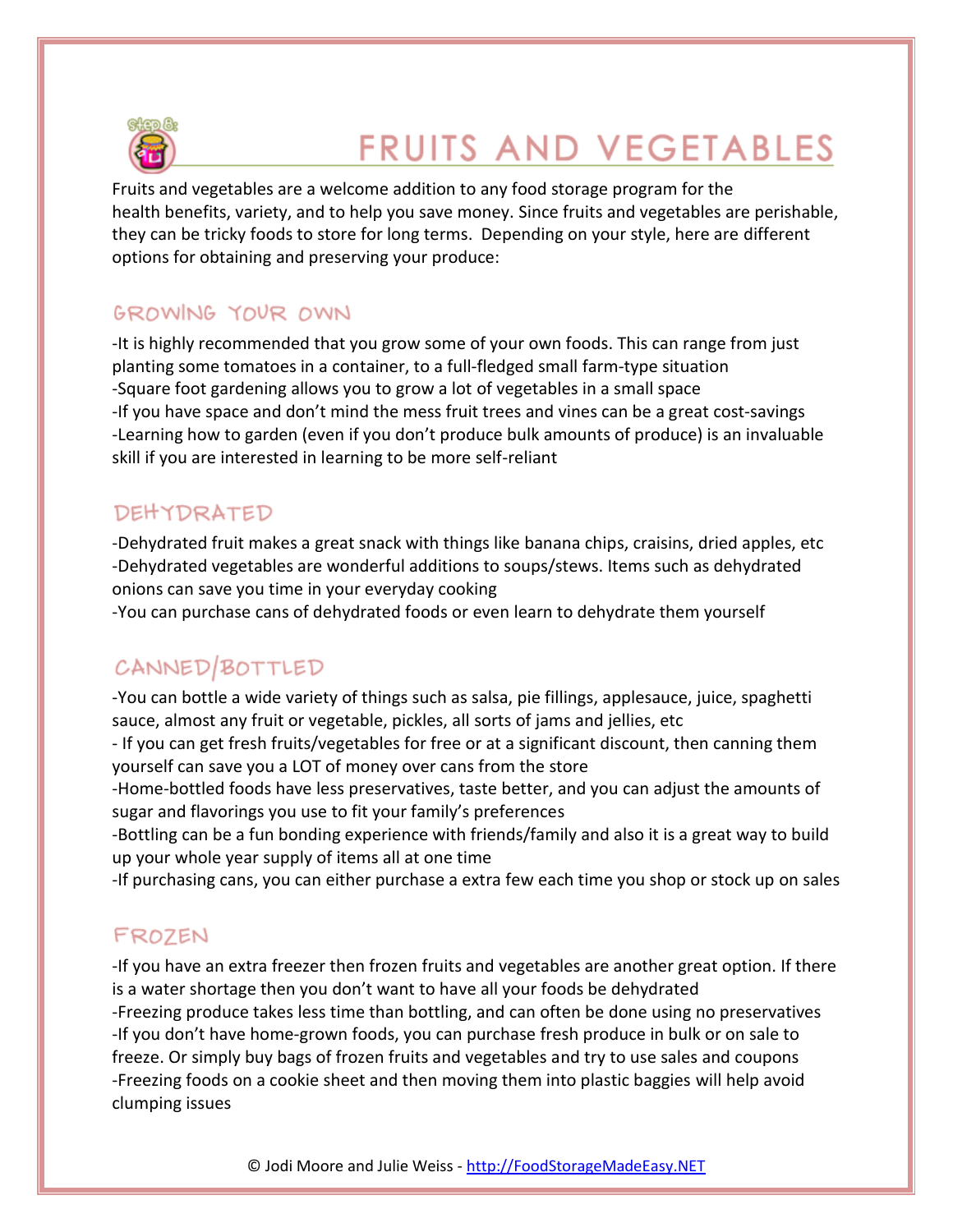

# **COMFORT FOODS**

Comfort foods can help ease your stress during rough times. While not considered "life sustaining" foods, they can be considered "sanity-sustaining" foods. This is especially important if you have young children. A few normal foods or delicious snacks now and then can really help a difficult situation. Try a new thing each week or month to build up your stores of ideas for comfort food items with longer shelf lives or that can be made using food storage and then store the ingredients for them.

## MORE INFO: IDEAS OF THINGS TO STORE

Home-made popcorn in a pot, Mashed potatoes with instant potatoes and GRAVY, Hard Candy, Chocolate, Pudding (made using dry milk), Granola bars, Fruit snacks for children, Chicken noodle soup in a can (for if you get sick), Kool-aid, Condiments (ketchup, mustard, bbq sauce, salsa, pickles - store a spare or two of each), Spices (inventory what spices you use and store an extra one or two of each), No-bake cookies ingredients, Rice Krispie Treats, Macaroni & cheese dinners, Chocolate and butterscotch baking chips for homemade cookies or snacking, Peppermint tea bags



# **NON FOOD ITEMS**

Store a year's supply of all household items that you normally buy at the grocery store. Build up your supply by buying these items in large quantities when they are on sale, then only replace your supplies when they go on sale again. Make sure you store the things particular to your own family's needs. Don't be afraid to use creative storage ideas for these items. A huge supply of toilet paper could go in a garage, attic, etc.

## MORE INFO: IDEAS OF THINGS TO STORE

Personal Hygiene: Toothpaste/Toothbrushes, Shampoo/Conditioner, Deodorant, Facewash, Bodywash, Soap, Shaving/Aftershave

Paper Products: Toilet Paper, Paper Towels, Feminine Products, Diapers/Wet Wipes, Kleenex, Paper Plates, Plastic Utensils, Napkins

Cleaning Products: Laundry Detergent, Dishwasher Detergent, Bleach, All‐Purpose Cleaner

First Aid Items: First Aid Kits, Hand Sanitizer, Face Masks, Prescription Meds, Cold Medicine

Miscellaneous Items: Light Bulbs, Board Games/Cards, Candles/Kerosene Lamp, Pet Products

© Jodi Moore and Julie Weiss - http://FoodStorageMadeEasy.NET